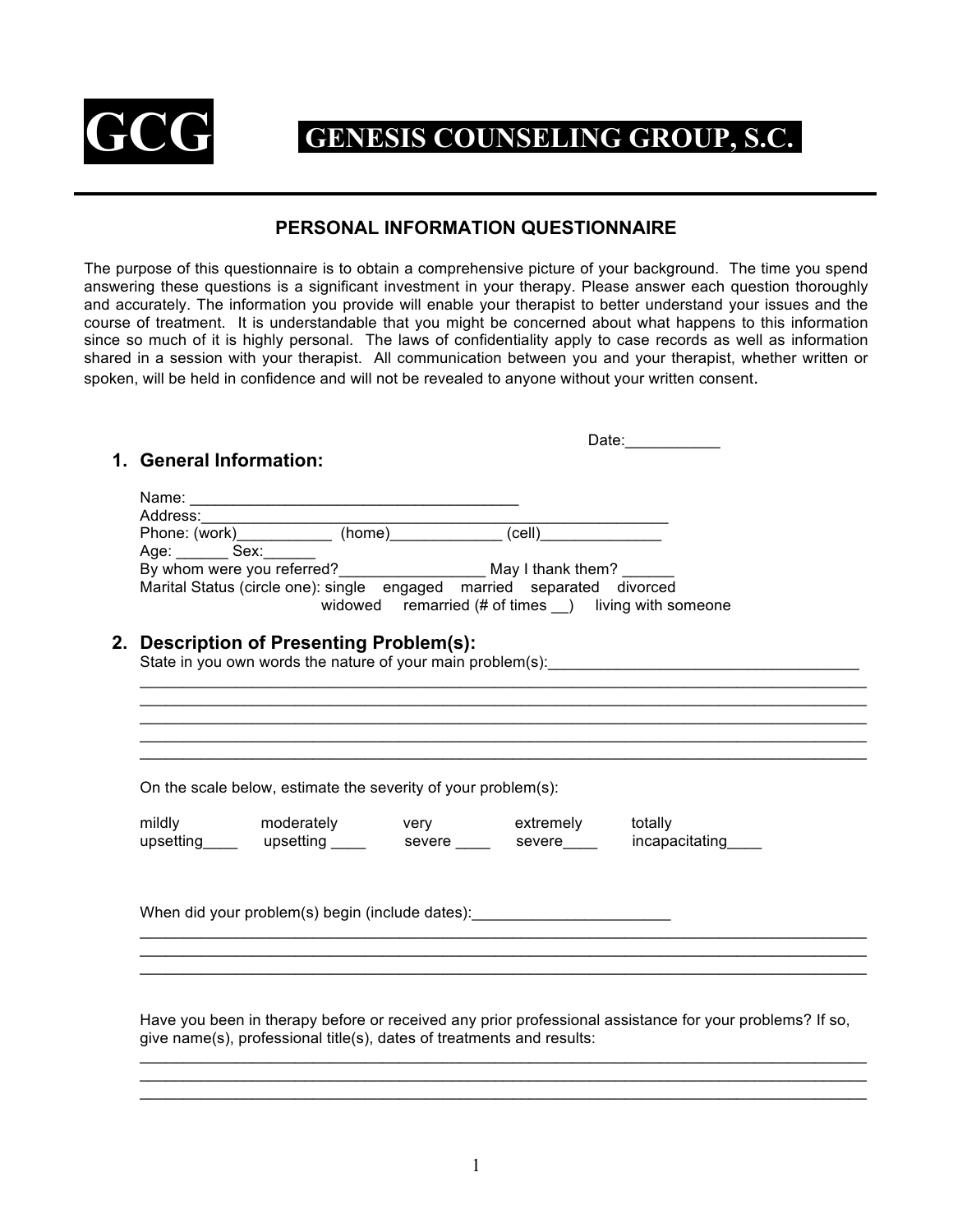|                                      |                                                                                           | b. Siblings: # of brothers______ ages ___________________                                                                                                                                                                   |                                                                                                       |
|--------------------------------------|-------------------------------------------------------------------------------------------|-----------------------------------------------------------------------------------------------------------------------------------------------------------------------------------------------------------------------------|-------------------------------------------------------------------------------------------------------|
|                                      |                                                                                           |                                                                                                                                                                                                                             |                                                                                                       |
|                                      |                                                                                           | c. Father: living? ______ If alive, give his present age ________<br>deceased? ______ If deceased, give his age at time of death                                                                                            |                                                                                                       |
|                                      | Occupation: _______                                                                       | If deceased, how old were you at the time?                                                                                                                                                                                  |                                                                                                       |
|                                      |                                                                                           | d. Mother: living? If alive, give her present age _______________________________<br>deceased? ______ If deceased, give her age at time of death ____________________<br>If deceased, how old were you at the time? _______ |                                                                                                       |
|                                      |                                                                                           | Presently, what is the role of religious faith in your life?                                                                                                                                                                |                                                                                                       |
|                                      |                                                                                           |                                                                                                                                                                                                                             |                                                                                                       |
|                                      |                                                                                           | f. Education: Last grade completed Degree? Degree?                                                                                                                                                                          |                                                                                                       |
|                                      |                                                                                           |                                                                                                                                                                                                                             |                                                                                                       |
|                                      |                                                                                           | g. Circle any of the following that applied during your childhood/adolescence:                                                                                                                                              |                                                                                                       |
| happy childhood<br>unhappy childhood | emotional/behavioral problems legal trouble<br>strong religious convictions by drug abuse | school problems<br>family problems                                                                                                                                                                                          | alcohol abuse<br>others:                                                                              |
|                                      |                                                                                           |                                                                                                                                                                                                                             | i What kinds of jobs have you held in the past?                                                       |
|                                      |                                                                                           |                                                                                                                                                                                                                             |                                                                                                       |
| and where?                           |                                                                                           | k. Have you ever been hospitalized for psychological problems? If yes, when                                                                                                                                                 |                                                                                                       |
|                                      |                                                                                           |                                                                                                                                                                                                                             | medical problems<br>j. Does your work satisfy you? If not, explain: _________________________________ |
|                                      | I. Have you ever attempted suicide?                                                       |                                                                                                                                                                                                                             |                                                                                                       |

o. Has any relative had serious problems with the law? \_\_\_\_\_\_\_\_\_\_\_\_\_\_\_\_\_\_\_\_\_\_\_\_\_

p. Have you ever had an abortion?\_\_\_\_\_\_\_\_\_\_\_\_\_\_\_\_\_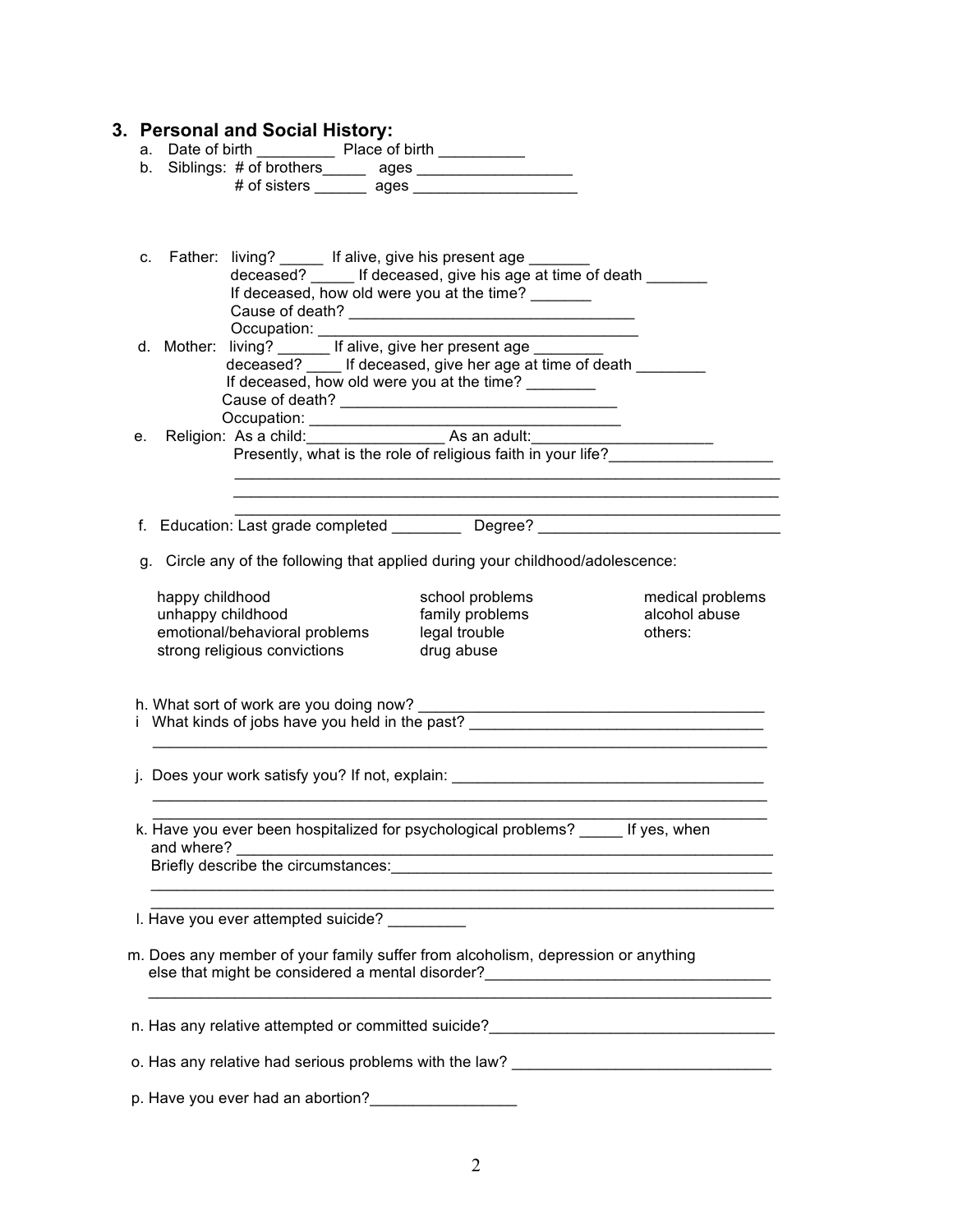# **4. Behavior:**

Circle any of the following behaviors that apply to you:

| Overeat           | <b>Suicide Attempts</b>           | Can't keep a job    |
|-------------------|-----------------------------------|---------------------|
| <b>Take Drugs</b> | Compulsions                       | Insomnia            |
| Vomiting          | Smoke                             | Take too many risks |
| Odd behavior      | Withdrawals                       | Lazy                |
| Drink too much    | Nervous tics                      | Eating problems     |
| Work too hard     | <b>Concentration difficulties</b> | Aggressive behavior |
| Procrastination   | Sleep disturbance                 | Crying              |
| Phobias           | Outbursts of anger                | Impulsive reactions |

# **5. Feelings**

Circle any of the following that often apply to you:

| Angry                      | Guilty                                      | Unhappy   | Annoyed         |  |
|----------------------------|---------------------------------------------|-----------|-----------------|--|
| Happy                      | <b>Bored</b>                                | Sad       | Conflicted      |  |
| <b>Restless</b>            | Depressed                                   | Regretful | Lonely          |  |
| Anxious                    | <b>Hopeless</b>                             | Contented | Fearful         |  |
| Hopeful                    | Excited                                     | Panicky   | <b>Helpless</b> |  |
| Optimistic                 | Energetic                                   | Relaxed   | Tense           |  |
| Envious                    | Jealous                                     | Joyful    | Love            |  |
| List your four main fears: |                                             |           |                 |  |
| 1.                         |                                             | 2.        |                 |  |
| 3.                         |                                             | 4.        |                 |  |
|                            |                                             |           |                 |  |
|                            | List four things that often make you angry: |           |                 |  |
|                            |                                             |           |                 |  |

**6. Physical Sensations:** Circle any of the following that often apply to you:

| Headaches                                                             | Stomach trouble                                                                   | <b>Dizziness</b> |
|-----------------------------------------------------------------------|-----------------------------------------------------------------------------------|------------------|
| Tics                                                                  | Palpitations                                                                      | Fatigue          |
| Chest pains                                                           | Tension                                                                           | Back pain        |
| Rapid heart beat                                                      | Sexual disturbances                                                               | <b>Blackouts</b> |
| Don't like being touched                                              | Unable to relax                                                                   | Fainting spells  |
| <b>Bowel disturbances</b>                                             | Excessive sweating                                                                | Hear things      |
| <b>Menstrual History:</b><br>Age of $1st$ period:<br>Are you regular? | Were you informed or did it come as a shock?<br>Do your periods affect your mood? |                  |

# **7.Images**

Circle any of the following that apply to you:

| Pleasant sexual images | Unpleasant sexual images    |
|------------------------|-----------------------------|
| Lonely images          | Unpleasant childhood images |
| Helpless images        | Seduction images            |
| Aggressive images      | Images of being loved       |

What picture comes into your mind most often?\_\_\_\_\_\_\_\_\_\_\_\_\_\_\_\_\_\_\_\_\_\_\_\_\_\_\_\_\_\_\_\_\_\_\_\_\_\_\_\_\_\_\_\_\_\_

 $\mathcal{L}_\mathcal{L} = \{ \mathcal{L}_\mathcal{L} = \{ \mathcal{L}_\mathcal{L} = \{ \mathcal{L}_\mathcal{L} = \{ \mathcal{L}_\mathcal{L} = \{ \mathcal{L}_\mathcal{L} = \{ \mathcal{L}_\mathcal{L} = \{ \mathcal{L}_\mathcal{L} = \{ \mathcal{L}_\mathcal{L} = \{ \mathcal{L}_\mathcal{L} = \{ \mathcal{L}_\mathcal{L} = \{ \mathcal{L}_\mathcal{L} = \{ \mathcal{L}_\mathcal{L} = \{ \mathcal{L}_\mathcal{L} = \{ \mathcal{L}_\mathcal{$  $\mathcal{L}_\mathcal{L} = \{ \mathcal{L}_\mathcal{L} = \{ \mathcal{L}_\mathcal{L} = \{ \mathcal{L}_\mathcal{L} = \{ \mathcal{L}_\mathcal{L} = \{ \mathcal{L}_\mathcal{L} = \{ \mathcal{L}_\mathcal{L} = \{ \mathcal{L}_\mathcal{L} = \{ \mathcal{L}_\mathcal{L} = \{ \mathcal{L}_\mathcal{L} = \{ \mathcal{L}_\mathcal{L} = \{ \mathcal{L}_\mathcal{L} = \{ \mathcal{L}_\mathcal{L} = \{ \mathcal{L}_\mathcal{L} = \{ \mathcal{L}_\mathcal{$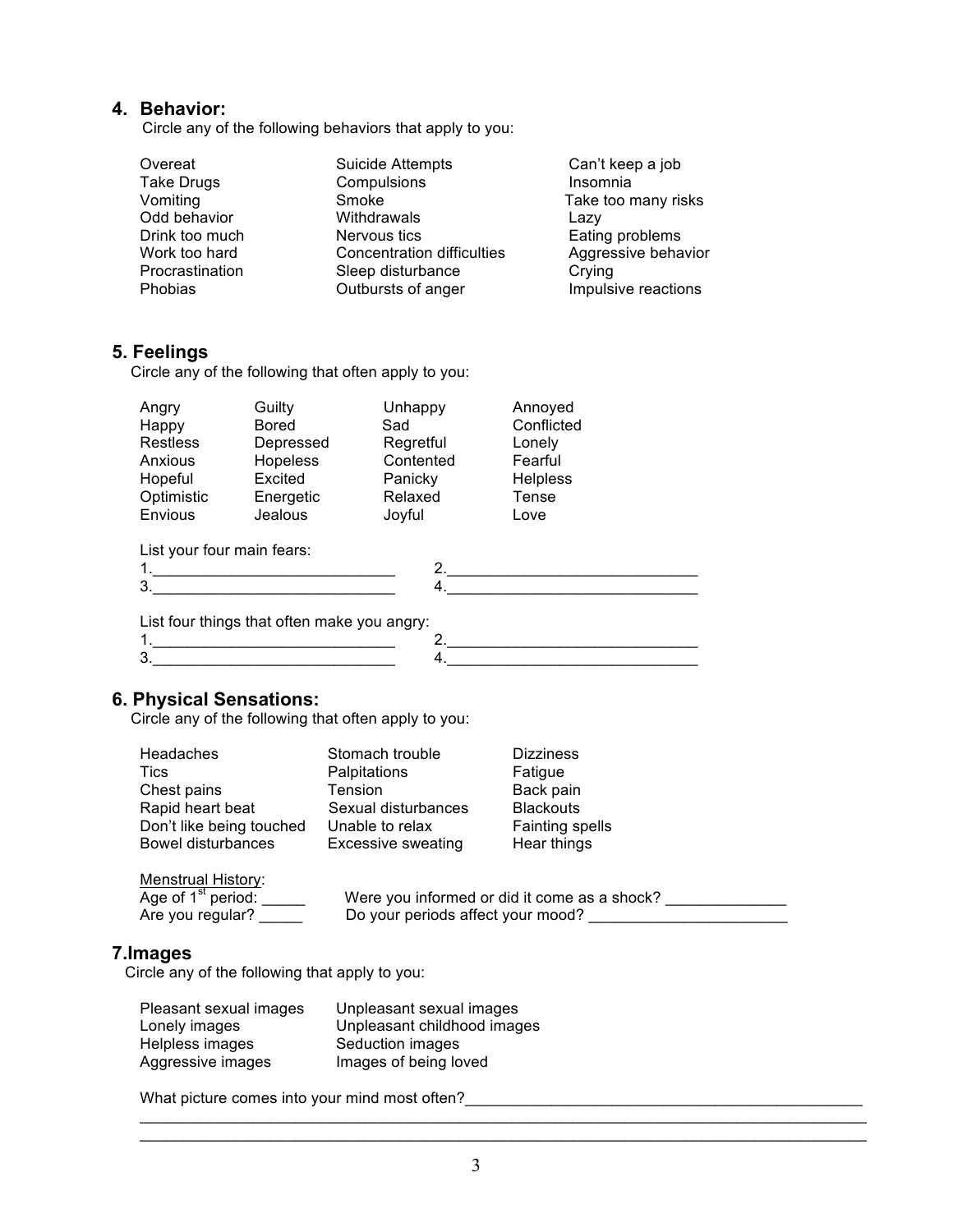| Describe any recurring dreams you may have had: ________________________________ |  |
|----------------------------------------------------------------------------------|--|
|                                                                                  |  |
|                                                                                  |  |
|                                                                                  |  |

#### **8. Thoughts**

Circle each of the following words that you might use to describe yourself:

intelligent, confident, worthwhile, ambitious, sensitive, loyal, trustworthy, full of regrets, worthless, a nobody, useless, evil, crazy, morally degenerate, considerate, a deviant, unattractive, unlovable, inadequate, confused, ugly, stupid, naïve, honest, incompetent, horrible thoughts, conflicted, concentration difficulties, memory problems, attractive, can't make decisions, suicidal ideas, persevering, good sense of humor, hard-working

 $\mathcal{L}_\mathcal{L} = \{ \mathcal{L}_\mathcal{L} = \{ \mathcal{L}_\mathcal{L} = \{ \mathcal{L}_\mathcal{L} = \{ \mathcal{L}_\mathcal{L} = \{ \mathcal{L}_\mathcal{L} = \{ \mathcal{L}_\mathcal{L} = \{ \mathcal{L}_\mathcal{L} = \{ \mathcal{L}_\mathcal{L} = \{ \mathcal{L}_\mathcal{L} = \{ \mathcal{L}_\mathcal{L} = \{ \mathcal{L}_\mathcal{L} = \{ \mathcal{L}_\mathcal{L} = \{ \mathcal{L}_\mathcal{L} = \{ \mathcal{L}_\mathcal{$  $\mathcal{L}_\mathcal{L} = \{ \mathcal{L}_\mathcal{L} = \{ \mathcal{L}_\mathcal{L} = \{ \mathcal{L}_\mathcal{L} = \{ \mathcal{L}_\mathcal{L} = \{ \mathcal{L}_\mathcal{L} = \{ \mathcal{L}_\mathcal{L} = \{ \mathcal{L}_\mathcal{L} = \{ \mathcal{L}_\mathcal{L} = \{ \mathcal{L}_\mathcal{L} = \{ \mathcal{L}_\mathcal{L} = \{ \mathcal{L}_\mathcal{L} = \{ \mathcal{L}_\mathcal{L} = \{ \mathcal{L}_\mathcal{L} = \{ \mathcal{L}_\mathcal{$ 

Are you bothered by thoughts that occur over and over again? If so, describe these recurring thoughts:\_\_\_\_\_\_\_\_\_\_\_\_\_\_\_\_\_\_\_\_\_\_\_\_\_\_\_\_\_\_\_\_\_\_\_\_\_\_\_\_\_\_\_\_\_\_\_\_\_\_\_\_\_\_\_\_\_\_\_\_\_\_\_\_\_\_\_\_\_\_\_\_\_\_

Expectations regarding therapy:

In a few words, what do you think therapy is all about? \_\_\_\_\_\_\_\_\_\_\_\_\_\_\_\_\_\_\_\_\_\_\_\_

How do you think a therapist should interact with his or her clients?

 $\mathcal{L}_\text{max}$  , and the set of the set of the set of the set of the set of the set of the set of the set of the set of  $\mathcal{L}_\text{max}$  , and the set of the set of the set of the set of the set of the set of the set of the set of the set of

 $\mathcal{L}=\underbrace{\mathcal{L}=\mathcal{L}=\mathcal{L}=\mathcal{L}=\mathcal{L}=\mathcal{L}=\mathcal{L}=\mathcal{L}=\mathcal{L}=\mathcal{L}=\mathcal{L}=\mathcal{L}=\mathcal{L}=\mathcal{L}=\mathcal{L}=\mathcal{L}=\mathcal{L}=\mathcal{L}=\mathcal{L}=\mathcal{L}=\mathcal{L}=\mathcal{L}=\mathcal{L}=\mathcal{L}=\mathcal{L}=\mathcal{L}=\mathcal{L}=\mathcal{L}=\mathcal{L}=\mathcal{L}=\mathcal{L}=\mathcal{L}=\mathcal{L}=\mathcal{L}=\mathcal{L}=\$ 

 $\mathcal{L}=\underbrace{\mathcal{L}=\mathcal{L}=\mathcal{L}=\mathcal{L}=\mathcal{L}=\mathcal{L}=\mathcal{L}=\mathcal{L}=\mathcal{L}=\mathcal{L}=\mathcal{L}=\mathcal{L}=\mathcal{L}=\mathcal{L}=\mathcal{L}=\mathcal{L}=\mathcal{L}=\mathcal{L}=\mathcal{L}=\mathcal{L}=\mathcal{L}=\mathcal{L}=\mathcal{L}=\mathcal{L}=\mathcal{L}=\mathcal{L}=\mathcal{L}=\mathcal{L}=\mathcal{L}=\mathcal{L}=\mathcal{L}=\mathcal{L}=\mathcal{L}=\mathcal{L}=\mathcal{L}=\$  $\mathcal{L}=\underbrace{\mathcal{L}=\mathcal{L}=\mathcal{L}=\mathcal{L}=\mathcal{L}=\mathcal{L}=\mathcal{L}=\mathcal{L}=\mathcal{L}=\mathcal{L}=\mathcal{L}=\mathcal{L}=\mathcal{L}=\mathcal{L}=\mathcal{L}=\mathcal{L}=\mathcal{L}=\mathcal{L}=\mathcal{L}=\mathcal{L}=\mathcal{L}=\mathcal{L}=\mathcal{L}=\mathcal{L}=\mathcal{L}=\mathcal{L}=\mathcal{L}=\mathcal{L}=\mathcal{L}=\mathcal{L}=\mathcal{L}=\mathcal{L}=\mathcal{L}=\mathcal{L}=\mathcal{L}=\$ 

What would you like to get out of your therapeutic experience?

### **9. Interpersonal Relationships**

- A. Family of Origin
	- 1. If you were not brought up by your parents, who raised you and between what years? \_\_\_\_\_\_\_\_\_\_\_\_\_\_\_\_\_\_\_\_\_\_\_\_\_\_\_\_\_\_\_\_\_\_\_\_\_\_\_\_\_\_\_\_\_\_\_\_\_\_\_\_\_\_\_\_\_  $\overline{\phantom{a}}$  ,  $\overline{\phantom{a}}$  ,  $\overline{\phantom{a}}$  ,  $\overline{\phantom{a}}$  ,  $\overline{\phantom{a}}$  ,  $\overline{\phantom{a}}$  ,  $\overline{\phantom{a}}$  ,  $\overline{\phantom{a}}$  ,  $\overline{\phantom{a}}$  ,  $\overline{\phantom{a}}$  ,  $\overline{\phantom{a}}$  ,  $\overline{\phantom{a}}$  ,  $\overline{\phantom{a}}$  ,  $\overline{\phantom{a}}$  ,  $\overline{\phantom{a}}$  ,  $\overline{\phantom{a}}$
	- 2. Give a description of your father's (or surrogate) personality and his attitude toward you (past and present): \_\_\_\_\_\_\_\_\_\_\_\_\_\_\_\_\_\_\_\_\_\_\_\_\_\_\_\_\_\_\_\_\_\_\_\_\_

 $\mathcal{L}=\frac{1}{2}$  , where  $\mathcal{L}=\frac{1}{2}$  , where  $\mathcal{L}=\frac{1}{2}$  , where  $\mathcal{L}=\frac{1}{2}$  , where  $\mathcal{L}=\frac{1}{2}$  , where  $\mathcal{L}=\frac{1}{2}$  $\mathcal{L}=\frac{1}{2}$  , where  $\mathcal{L}=\frac{1}{2}$  , where  $\mathcal{L}=\frac{1}{2}$  , where  $\mathcal{L}=\frac{1}{2}$  , where  $\mathcal{L}=\frac{1}{2}$  , where  $\mathcal{L}=\frac{1}{2}$ 

- 3. Give a description of your mother's (or surrogate) personality and her attitude toward you (past and present): \_\_\_\_\_\_\_\_\_\_\_\_\_\_\_\_\_\_\_\_\_\_\_\_\_\_\_\_\_\_\_\_\_\_\_\_\_\_
- $\mathcal{L}=\mathcal{L}$  , where  $\mathcal{L}=\mathcal{L}$  , we are the set of the set of the set of the set of the set of the set of the set of the set of the set of the set of the set of the set of the set of the set of the set of the set o 4. In what ways were you disciplined (punished) by your parents as a child?  $\mathcal{L}_\mathcal{L} = \mathcal{L}_\mathcal{L} - \mathcal{L}_\mathcal{L}$  , where  $\mathcal{L}_\mathcal{L}$  is the set of the set of the set of the set of the set of the set of the set of the set of the set of the set of the set of the set of the set of the set of

 $\mathcal{L}_\text{max} = \frac{1}{2} \sum_{i=1}^{n} \frac{1}{2} \sum_{i=1}^{n} \frac{1}{2} \sum_{i=1}^{n} \frac{1}{2} \sum_{i=1}^{n} \frac{1}{2} \sum_{i=1}^{n} \frac{1}{2} \sum_{i=1}^{n} \frac{1}{2} \sum_{i=1}^{n} \frac{1}{2} \sum_{i=1}^{n} \frac{1}{2} \sum_{i=1}^{n} \frac{1}{2} \sum_{i=1}^{n} \frac{1}{2} \sum_{i=1}^{n} \frac{1}{2} \sum_{i=1}^{n} \frac{1$  $\mathcal{L}_\text{max} = \frac{1}{2} \sum_{i=1}^n \mathcal{L}_i \mathcal{L}_i + \mathcal{L}_i \mathcal{L}_i + \mathcal{L}_i \mathcal{L}_i + \mathcal{L}_i \mathcal{L}_i + \mathcal{L}_i \mathcal{L}_i + \mathcal{L}_i \mathcal{L}_i + \mathcal{L}_i \mathcal{L}_i + \mathcal{L}_i \mathcal{L}_i + \mathcal{L}_i \mathcal{L}_i + \mathcal{L}_i \mathcal{L}_i + \mathcal{L}_i \mathcal{L}_i + \mathcal{L}_i \mathcal{L}_i + \mathcal{L}_i \mathcal{L$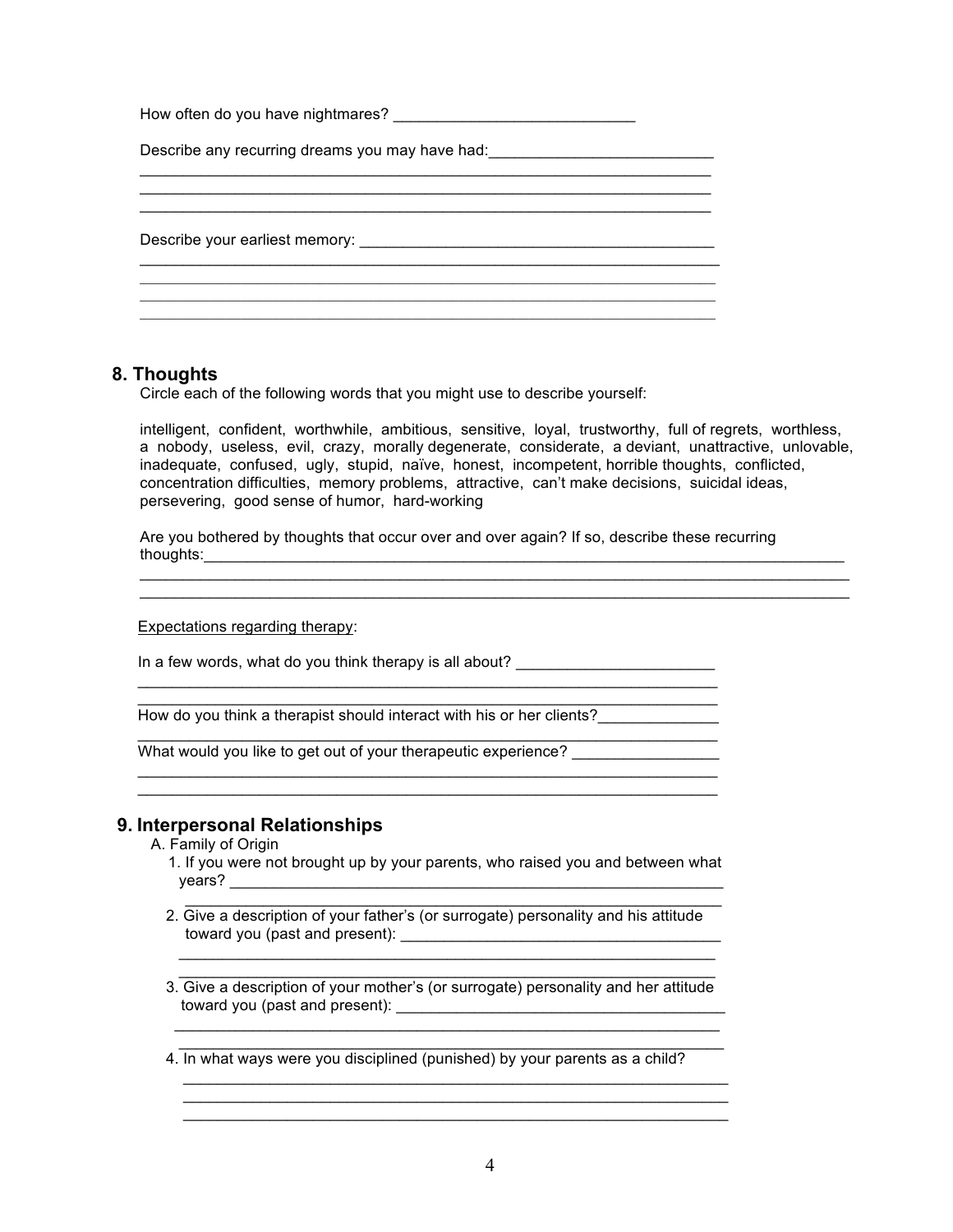| <b>B.</b> Friendships                                                                                                                                                                                                                                                   |
|-------------------------------------------------------------------------------------------------------------------------------------------------------------------------------------------------------------------------------------------------------------------------|
|                                                                                                                                                                                                                                                                         |
| 3. Rate the degree to which you generally feel comfortable and relaxed in social situations:                                                                                                                                                                            |
| very relaxed___ relatively comfortable___ relatively uncomfortable ___ very anxious___                                                                                                                                                                                  |
| 4. Do you have one or more friends with whom you feel comfortable sharing your most private<br>thoughts and feelings? yes _____ no _____ If yes, list in order of emotional closeness<br>people who are presently important in your life and your relationship to them: |
| C.<br>C. Marriage:                                                                                                                                                                                                                                                      |
| 1. How long have you been married?<br>2. What is your spouse's age? _________________                                                                                                                                                                                   |
|                                                                                                                                                                                                                                                                         |
|                                                                                                                                                                                                                                                                         |
| 4. In what areas are you compatible?<br>and the contract of the contract of the contract of the contract of the contract of the contract of the contract of the contract of the contract of the contract of the contract of the                                         |
| 5. In what areas are you incompatible?                                                                                                                                                                                                                                  |
| 6. How do you get along with your in-laws (include brothers and sisters-in-law)?                                                                                                                                                                                        |
| D. Sexual Relationships:                                                                                                                                                                                                                                                |
| 1. Describe your parents' attitude toward sex. Was sex discussed in your home?                                                                                                                                                                                          |
| 2. Have you ever experienced any anxiety or guilt feelings arising out of sex or masturbation?                                                                                                                                                                          |

5. Is your present sex life satisfactory? If not, explain:\_\_\_\_\_\_\_\_\_\_\_\_\_\_\_\_\_\_\_\_\_\_\_\_\_\_\_\_\_\_\_\_\_\_\_

 $\mathcal{L}_\text{max}$  , and the set of the set of the set of the set of the set of the set of the set of the set of the set of the set of the set of the set of the set of the set of the set of the set of the set of the set of the \_\_\_\_\_\_\_\_\_\_\_\_\_\_\_\_\_\_\_\_\_\_\_\_\_\_\_\_\_\_\_\_\_\_\_\_\_\_\_\_\_\_\_\_\_\_\_\_\_\_\_\_\_\_\_\_\_\_\_\_\_\_\_\_\_\_\_\_\_\_\_\_\_\_\_